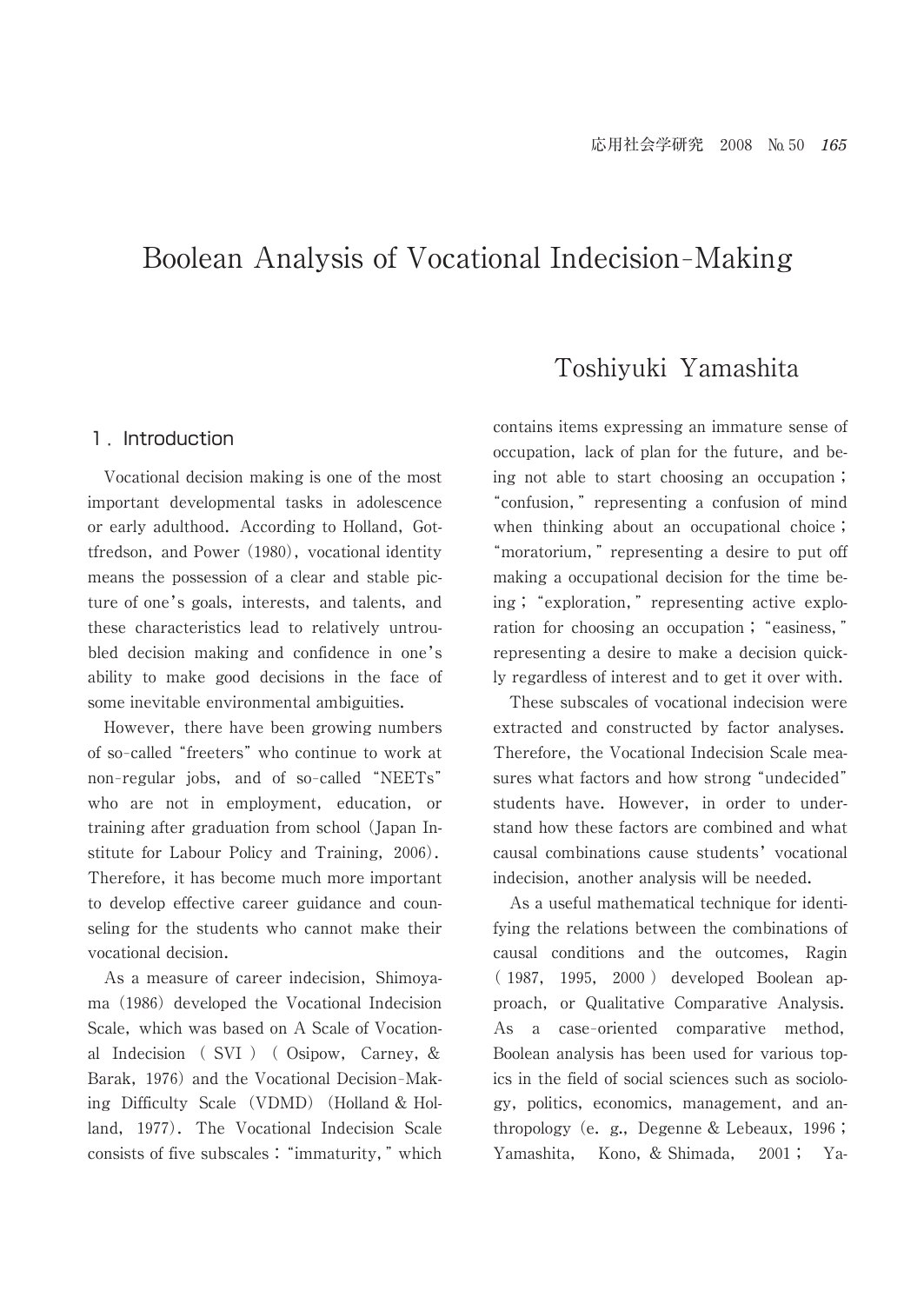mashita & Kono, 2002 ; Yamashita, 2004), and Boolean analysis is very useful for seeking and formulizing patterns of unanticipated as well as expected causal relationships.

 Yamashita, Kono, and Kuzuhara (2003) tried to apply Boolean analysis to analyzing college students' vocational indecision. However, they used only the subscale values of the Vocational Indecision Scale (Shimoyama, 1986) as their logical variables and they did not examine the other possible variables. Therefore, in order to understand students' vocational indecision more deeply, the present study extends Yamashita et al. (2003) by adding both motives for going to college and vocational motives as logical variables.

## 2.Vocational indecision

 In this chapter, we will exemplify Boolean analysis procedure, especially Quine-McCluskey minimization technique by analyses of vocational indecision of undergraduates (Yamashita et al., 2003). Yamashita et al.  $(2003)$  administered the Vocational Indecision Scale to 102 undergraduates (91 males and 11 females). The students rated each item of the scale on a 5point scale anchored by 1, do not think so at all, and 5, think so absolutely, with 3 being neutral.

#### 2.1.Truth table

 Boolean analysis requires binary variables. For a case or an individual, each variable takes the values 0 or 1, that is, each case or individual is conceived as a configuration of conditions. Data have the form of a truth table in which the columns represent causal variables (that is, logical variables) and the rows represent individuals. For an individual, each causal variable may take the values 0 or 1. In the column of the causal variable *immaturity*, 1 is equivalent to *immaturity* and 0 to its negation ~*immaturity*.

 Table 1 is a truth table which has five causal variables, *immaturity, confusion, moratorium, exploration*, and *easiness*, indicating five subscales of the Vocational Indecision Scale. We assumed that the truth value was 1 when the rated value of each subscale for each student was larger than or equal to the average rated value across all the students and that the truth value was 0 when the rated value of each subscale for each student was less than the average rated value across all the students.

 Each logical combination of values on the causal variables or the independent variables is represented as one row of the truth table. Truth tables have as many rows as there are logically possible combinations of values on the causal variables. With five causal variables, the maximum number of different rows in the truth table is  $2^5 = 32$ , but Table 1 has only 25 rows because the other configurations did not come up in the results.

#### 2.2.Disjunctive canonical form

 A monomial form, in which all logical variables are present and combined with the operation "and," is called a minimal term or a minterm. For example,  $\sim$ *immaturity*  $\sim$ *confusion*・~*moratorium*・~*exploration*・~*easiness* in the first row is a minterm. "Cases" in Table 1 indicates the number of the students who have the minterm in each row. "Instances" indicates the number of the students who have made their occupational decision. We assumed that the output variable was 1 when the proportion of the instances was larger than or equal to 75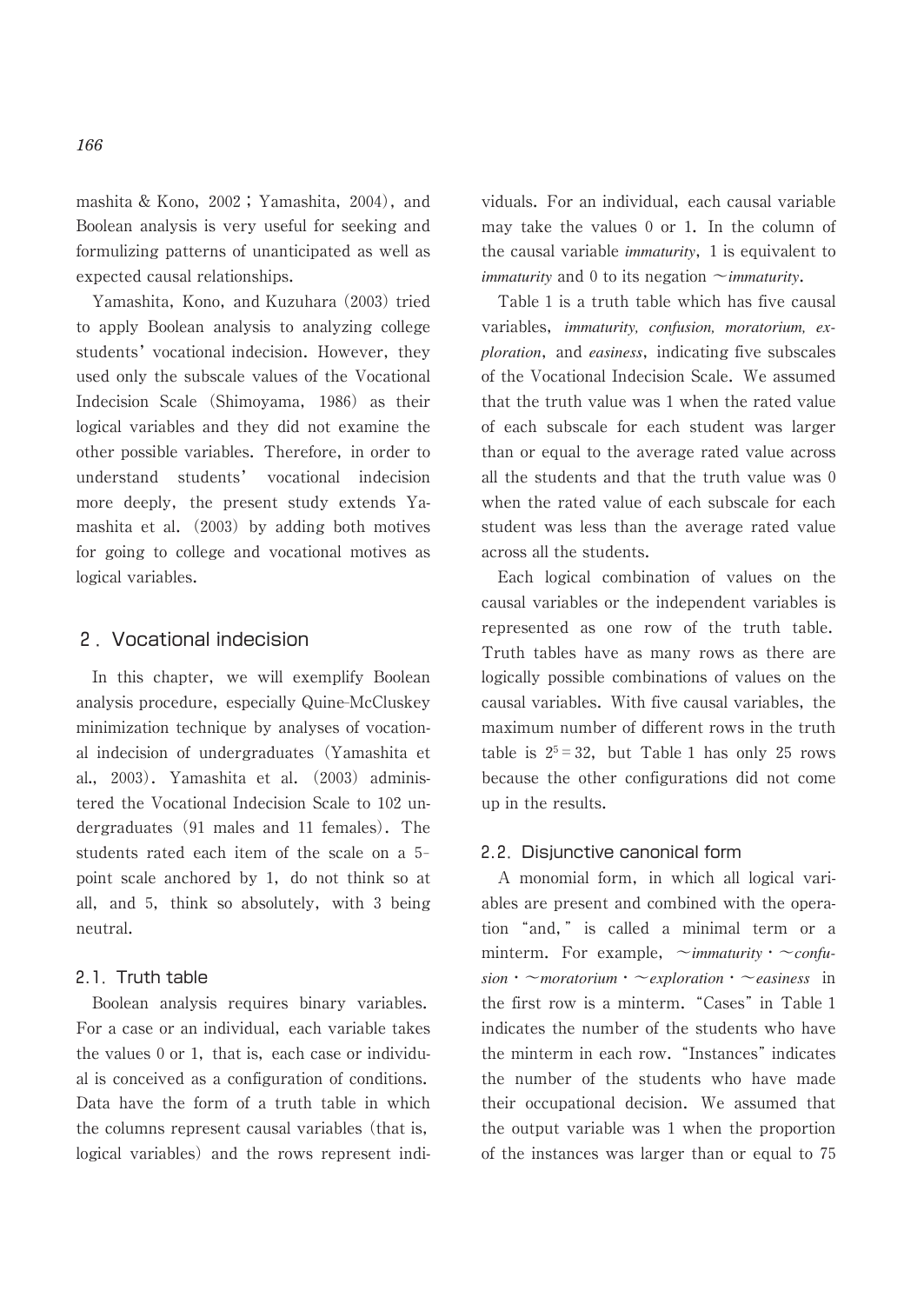| Causal variables |                |                  |                  |                  |                  |                |                   |
|------------------|----------------|------------------|------------------|------------------|------------------|----------------|-------------------|
| immaturity       | confusion      | m or a torium    | exploration      | easiness         | Outcome          | Cases          | Instances (ratio) |
| $\overline{0}$   | $\overline{0}$ | $\mathbf{0}$     | $\boldsymbol{0}$ | $\boldsymbol{0}$ | $\,1$            | 10             | 9(0, 90)          |
| $\mathbf{0}$     | $\theta$       | $\mathbf{0}$     | $\overline{0}$   | 1                | $\mathbf 1$      | $\sqrt{4}$     | 3(0.75)           |
| $\mathbf{0}$     | $\Omega$       | $\mathbf{0}$     | 1                | $\theta$         | $\boldsymbol{0}$ | 10             | 7(0.70)           |
| $\overline{0}$   | 0              | $\mathbf{1}$     | $\overline{0}$   | $\overline{0}$   | $\boldsymbol{0}$ | $\overline{4}$ | 1(0.25)           |
| $\mathbf{0}$     | $\theta$       | 1                | 1                | $\overline{0}$   | $\boldsymbol{0}$ | $\sqrt{3}$     | 0(0.00)           |
| $\theta$         | $\theta$       | 1                | 1                | 1                | $\boldsymbol{0}$ | 1              | 0(0.00)           |
| $\mathbf{0}$     | 1              | $\overline{0}$   | $\mathbf{0}$     | $\mathbf{0}$     | 1                | $\mathbf 5$    | 4(0.80)           |
| $\theta$         | 1              | $\theta$         | $\theta$         | $\mathbf{1}$     | $\boldsymbol{0}$ | $\sqrt{3}$     | 0(0.00)           |
| $\mathbf{0}$     | 1              | $\theta$         | 1                | $\theta$         | $\mathbf 1$      | $\overline{2}$ | 2(1.00)           |
| $\mathbf{0}$     | 1              | $\theta$         | 1                | 1                | $\boldsymbol{0}$ | $\mathbf 5$    | 0(0.00)           |
| $\mathbf{0}$     | 1              | $\,1$            | $\overline{0}$   | $\mathbf{0}$     | $\boldsymbol{0}$ | $\overline{2}$ | 1(0.50)           |
| $\overline{0}$   | $\mathbf{1}$   | $1\,$            | $\mathbf{1}$     | $\overline{0}$   | $\boldsymbol{0}$ | $\sqrt{3}$     | 1(0.33)           |
| $\theta$         | 1              | 1                | 1                | 1                | $\boldsymbol{0}$ | 3              | 2(0.67)           |
| 1                | $\Omega$       | $\mathbf{0}$     | $\theta$         | 1                | $\boldsymbol{0}$ | $\sqrt{3}$     | 0(0.00)           |
| 1                | 0              | $\overline{0}$   | 1                | $\overline{0}$   | $\boldsymbol{0}$ | $\sqrt{3}$     | 2(0.67)           |
| 1                | $\theta$       | 1                | $\overline{0}$   | $\overline{0}$   | $\boldsymbol{0}$ | 3              | 0(0.00)           |
| 1                | 0              | 1                | 1                | $\theta$         | $\boldsymbol{0}$ | 4              | 0(0.00)           |
| 1                | 0              | 1                | 1                | 1                | $\boldsymbol{0}$ | $\mathbf{1}$   | 0(0.00)           |
| 1                | 1              | $\boldsymbol{0}$ | $\theta$         | $\mathbf{0}$     | $\boldsymbol{0}$ | $\mathbf{1}$   | 0(0.00)           |
| 1                | 1              | $\overline{0}$   | $\overline{0}$   | 1                | $\boldsymbol{0}$ | 4              | 2(0.50)           |
| 1                | 1              | $\mathbf{0}$     | 1                | $\overline{0}$   | $\boldsymbol{0}$ | 3              | 2(0.67)           |
| 1                | 1              | $\mathbf{1}$     | $\overline{0}$   | $\theta$         | $\boldsymbol{0}$ | $\overline{4}$ | 2(0.50)           |
| 1                | $\mathbf{1}$   | $1\,$            | $\boldsymbol{0}$ | $\mathbf{1}$     | $\boldsymbol{0}$ | 11             | 2(0.18)           |
| 1                | 1              | 1                | 1                | $\theta$         | 0                | $\sqrt{3}$     | 2(0.67)           |
| 1                | 1              | 1                | 1                | 1                | $\boldsymbol{0}$ | $\sqrt{2}$     | 1(0.14)           |

Table 1 Truth table showing five causes for vocational indecision

 $\%$ .

 A logical function, in which all the minterms are combined with the operation "or," is called a disjunctive canonical form. In Boolean analysis by Ragin  $(1987)$ , the operation "or" is denoted by plus. We get the disjunctive canonical form as follows :

*vocational decision*

= ~*immaturity*・~*confusion*・~*moratorium*

- ・~*exploration*・~*easiness*
- +~*immaturity*・~*confusion*・~*moratorium*
	- ・~*exploration*・*easiness*
- +~*immaturity*・*confusion*・~*moratorium*
	- ・~*exploration*・~*easiness*
- +~*immaturity*・*confusion*・~*moratorium*
	- ・*exploration*・~*easiness.*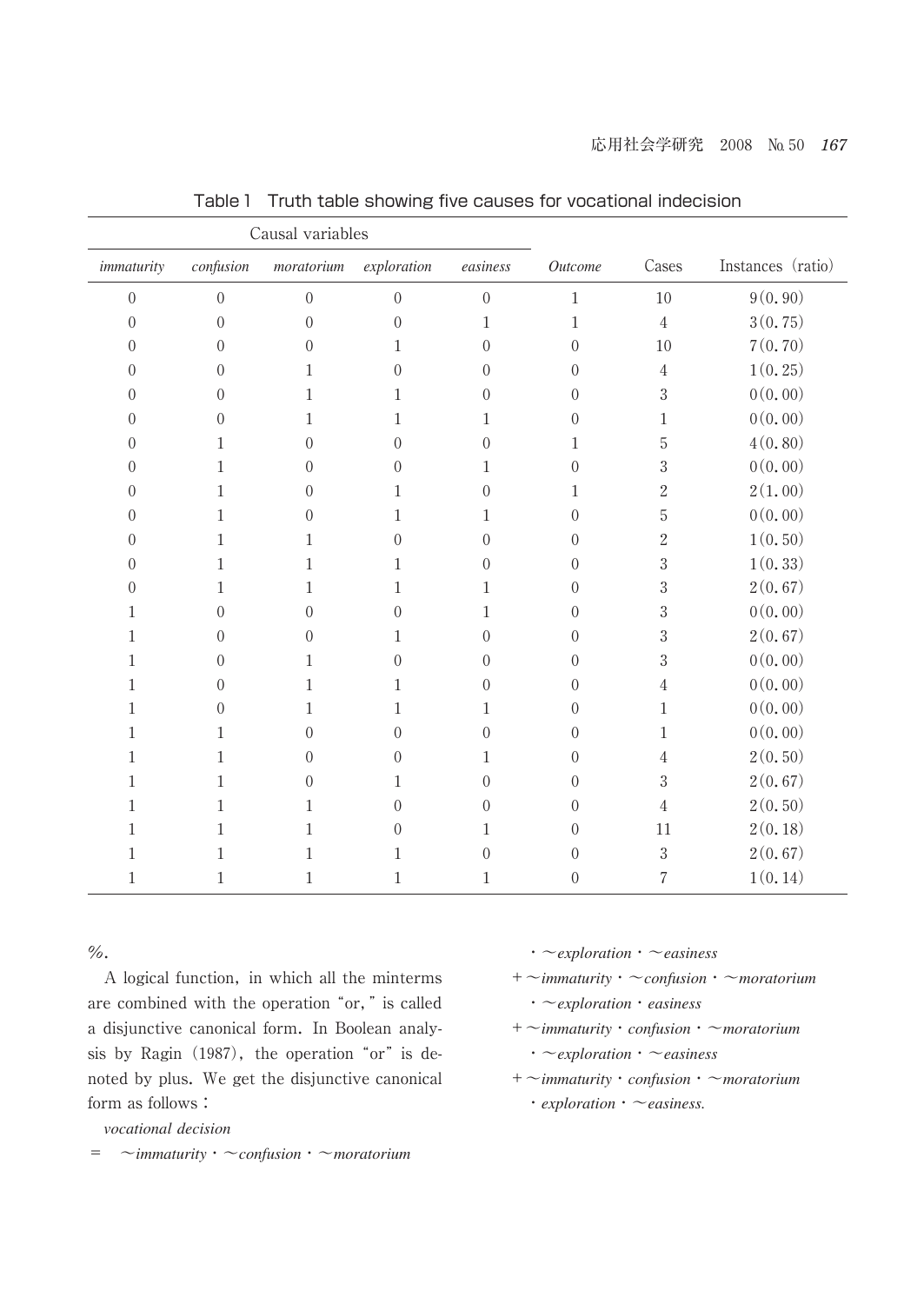### 2.3.Prime implicants

 The goal of Boolean analysis is to specify the different configurations of the causal variables that produce the outcome variable. And the goal of the logical minimization is to represent in a logically shorthand manner the information in the truth table. The minimization process follows the complementary law :

 $a + \sim a = 1$ .

 This simple law can combine rows that differ on only one causal condition. For example, the first two rows in Table 1 (that is, ~*immaturity*・~*confusion*・~*moratorium*・~*exploration*・~  $e$ *asiness* and  $\sim$ *immaturity*  $\sim$ *confusion*  $\sim$ *mora* $torium \cdot \sim$ *exploration*  $\cdot$  *easiness*) differ on only the fifth causal condition, and both produce the same outcome. Thus, the value of *easiness* is irrelevant to *vocational decision*, so the two minterms can be combined to produce a single, simpler expression,  $\sim$ *immaturity* ·  $\sim$ *confusion* · ~*moratorium*・~*exploration*, which is called a prime implicant. Table 2, the form of which was designed by Kanomata (1998), summarizes this process of logical minimization. The reduced Boolean equation is as follows :

*vocational decision*

$$
= \sim \text{immutivity} \cdot \sim \text{confusion} \cdot \sim \text{moratorium}
$$
\n
$$
\cdot \sim \text{explocation}
$$
\n
$$
+ \sim \text{immaturity} \cdot \sim \text{moratorium} \cdot \sim \text{explocation}
$$
\n
$$
\cdot \sim \text{easiness}
$$
\n
$$
+ \sim \text{immaturity} \cdot \text{confusion} \cdot \sim \text{moratorium}
$$
\n
$$
\sim \text{easiness.}
$$

#### 2.4.Minimized algebraic equation

 If there are more prime implicants than are needed to cover all the original causal conditions for an outcome, the prime implicants are selected to produce a final minimized algebraic equation. For example, prime implicant  $\sim$ *immaturity*・~*confusion*・~*moratorium*・~*exploration* covers, that is, implies two minterms  $\sim$ *immaturity*・~*confusion*・~*moratorium*・~*exploration*・~*easiness* and ~*immaturity*・~*confusion*・ ~*moratorium*・~*exploration*・*easiness*.

 Prime implicant ~*immaturity*・~*moratorium*・  $\sim$ *exploration*  $\sim$  *easiness* implies minterm  $\sim$ *immaturity* ・ *confusion* ・ ~ *moratorium* ・ ~ *explora-* $$ ered by ~*immaturity*・*confusion*・~*moratorium*・ ~*easiness*. Thus, ~*immaturity*・~*moratorium*・  $\sim$  *exploration*  $\cdot$   $\sim$  *easiness* may be redundant from a purely logical point of view. Table 3

| $\sim_a \cdot \sim_b \cdot \sim_c \cdot \sim_d \cdot \sim_e$<br>Minterms |                                                 | $\sim_a \cdot \sim_b \cdot \sim_c \cdot \sim_d \cdot e$<br>$\sim_a \cdot b \cdot \sim_c \cdot d \cdot \sim_e$<br>$\sim_a \cdot b \cdot \sim_c \cdot \sim_d \cdot \sim_e$ |
|--------------------------------------------------------------------------|-------------------------------------------------|--------------------------------------------------------------------------------------------------------------------------------------------------------------------------|
| Reduced                                                                  | $\sim_a \cdot \sim_b \cdot \sim_c \cdot \sim_d$ | $\sim_a \cdot b \cdot \sim_c \cdot \sim_e$                                                                                                                               |
| terms                                                                    | $\sim_a \cdot \sim_c \cdot \sim_d \cdot \sim_e$ |                                                                                                                                                                          |
| $a = \text{immatrix}$                                                    |                                                 |                                                                                                                                                                          |
| $b =$ confusion                                                          |                                                 |                                                                                                                                                                          |
| $c =$ moratorium                                                         |                                                 |                                                                                                                                                                          |
| $d = exploration$                                                        |                                                 |                                                                                                                                                                          |
|                                                                          |                                                 |                                                                                                                                                                          |

|  |  | Table 2 Computation of prime implicants |  |  |  |
|--|--|-----------------------------------------|--|--|--|
|--|--|-----------------------------------------|--|--|--|

*e*=*easiness*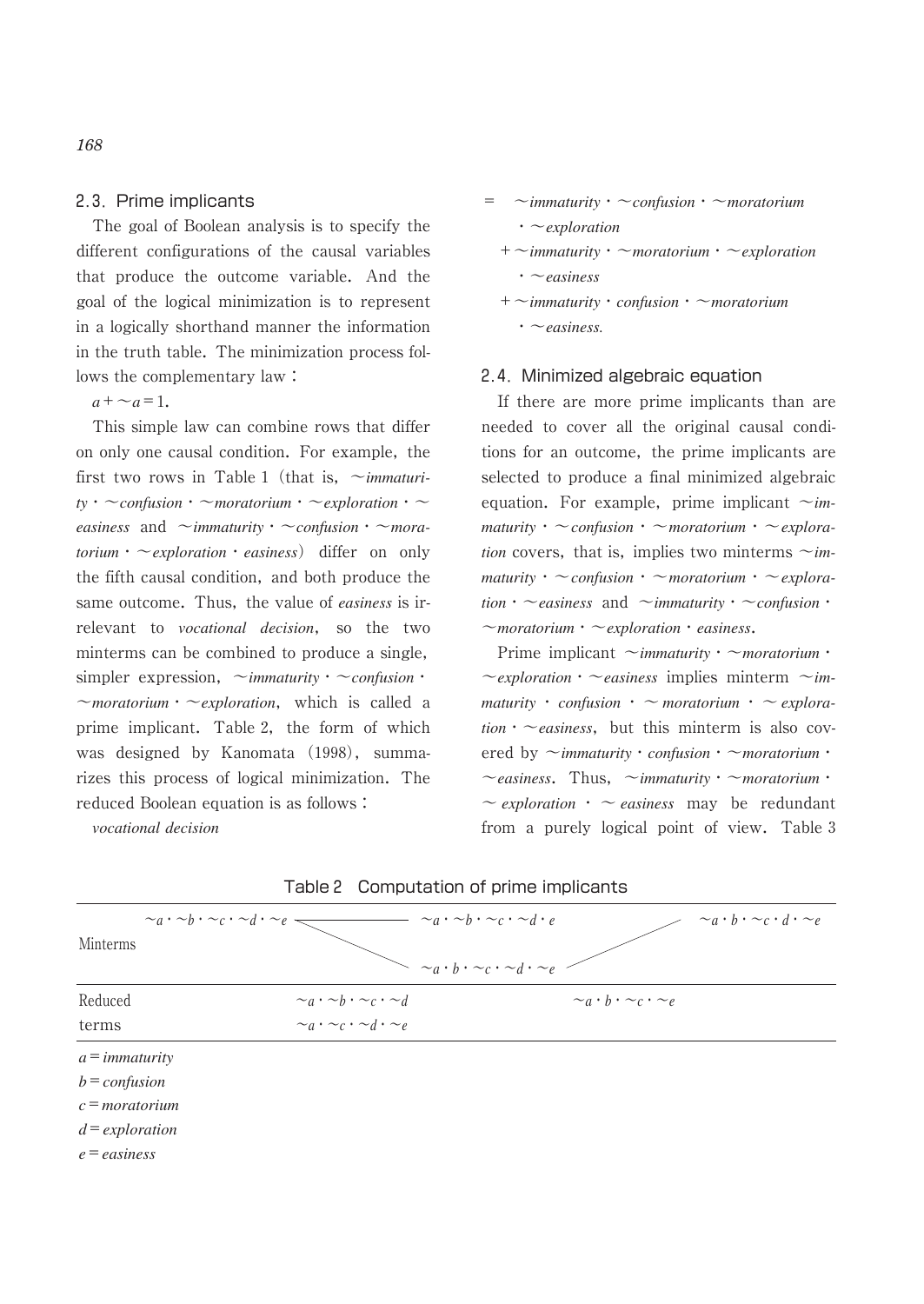|                                                 | <b>Minterms</b>                                                                                                                                                                                                                                                                  |  |  |  |  |  |
|-------------------------------------------------|----------------------------------------------------------------------------------------------------------------------------------------------------------------------------------------------------------------------------------------------------------------------------------|--|--|--|--|--|
|                                                 | Prime implicants $\alpha a \cdot \alpha b \cdot \alpha c \cdot \alpha d \cdot \alpha e$ $\alpha a \cdot \alpha b \cdot \alpha c \cdot \alpha d \cdot e$ $\alpha a \cdot b \cdot \alpha c \cdot \alpha d \cdot \alpha e$ $\alpha a \cdot b \cdot \alpha c \cdot d \cdot \alpha e$ |  |  |  |  |  |
| $\sim_a \cdot \sim_b \cdot \sim_c \cdot \sim_d$ |                                                                                                                                                                                                                                                                                  |  |  |  |  |  |
| $\sim_a \cdot \sim_c \cdot \sim_d \cdot \sim_e$ |                                                                                                                                                                                                                                                                                  |  |  |  |  |  |
| $\sim_a \cdot b \cdot \sim_c \cdot \sim_e$      |                                                                                                                                                                                                                                                                                  |  |  |  |  |  |
| $a = \text{im}_{\text{max}}$                    |                                                                                                                                                                                                                                                                                  |  |  |  |  |  |
| $h = \alpha$                                    |                                                                                                                                                                                                                                                                                  |  |  |  |  |  |

Table 3 Prime implicant chart showing coverage of minterms by prime implicants

*b*=*confusion*

*c*=*moratorium*

*d*=*exploration*

*e*=*easiness*

shows a prime implicant chart which can be used to select the essential prime implicants. From the analysis of the prime implicant chart, we get the final reduced Boolean expression containing only the logically essential prime implicants :

### *vocational decision*

$$
= \sim \text{immatrix} \cdot \sim \text{confusion} \cdot \sim \text{moratorium}
$$
  

$$
\sim \text{explocation}
$$

 +~*immaturity*・*confusion*・~*moratorium* ・~*easiness*

This equation states that "the students whose sense of occupation is not immature, and whose mind is not confused when thinking about an occupational choice, and who do not desire to put off making an occupational decision for the time being, and who are not exploring and gathering information for choosing an occupation," or "the students whose sense of occupation is not immature, and whose mind is confused when thinking about an occupational choice, and who do not desire to put off making an occupational decision for the time being, and who do not desire to make an occupational decision quickly regardless of interest and get it over with," are going about implementing their occupational choice.

 From the same analyses of the students who have not made their occupational decision, we get the miminized algebraic equation :

*vocational indecision*

| $=$ | <i>immaturity</i> $\cdot \sim$ <i>confusion</i> $\cdot \sim$ <i>moratorium</i>         |
|-----|----------------------------------------------------------------------------------------|
|     | $\cdot \sim$ exploration $\cdot$ easiness                                              |
|     | $+$ $\sim$ <i>immaturity</i> $\cdot$ <i>confusion</i> $\cdot$ $\sim$ <i>moratorium</i> |

・*exploration*・*easiness.*

 This equation suggests that the combination of *immaturity* and *easiness*, or the combination of *confusion, exploration*, and *easiness* should be associated with students' vocational indecision problems.

## 3.Questionnaire survey

 In order to understand more deeply how students' vocational indecision problems are caused, we tried to apply Boolean analysis to students' motives for going on to college and vocational motives.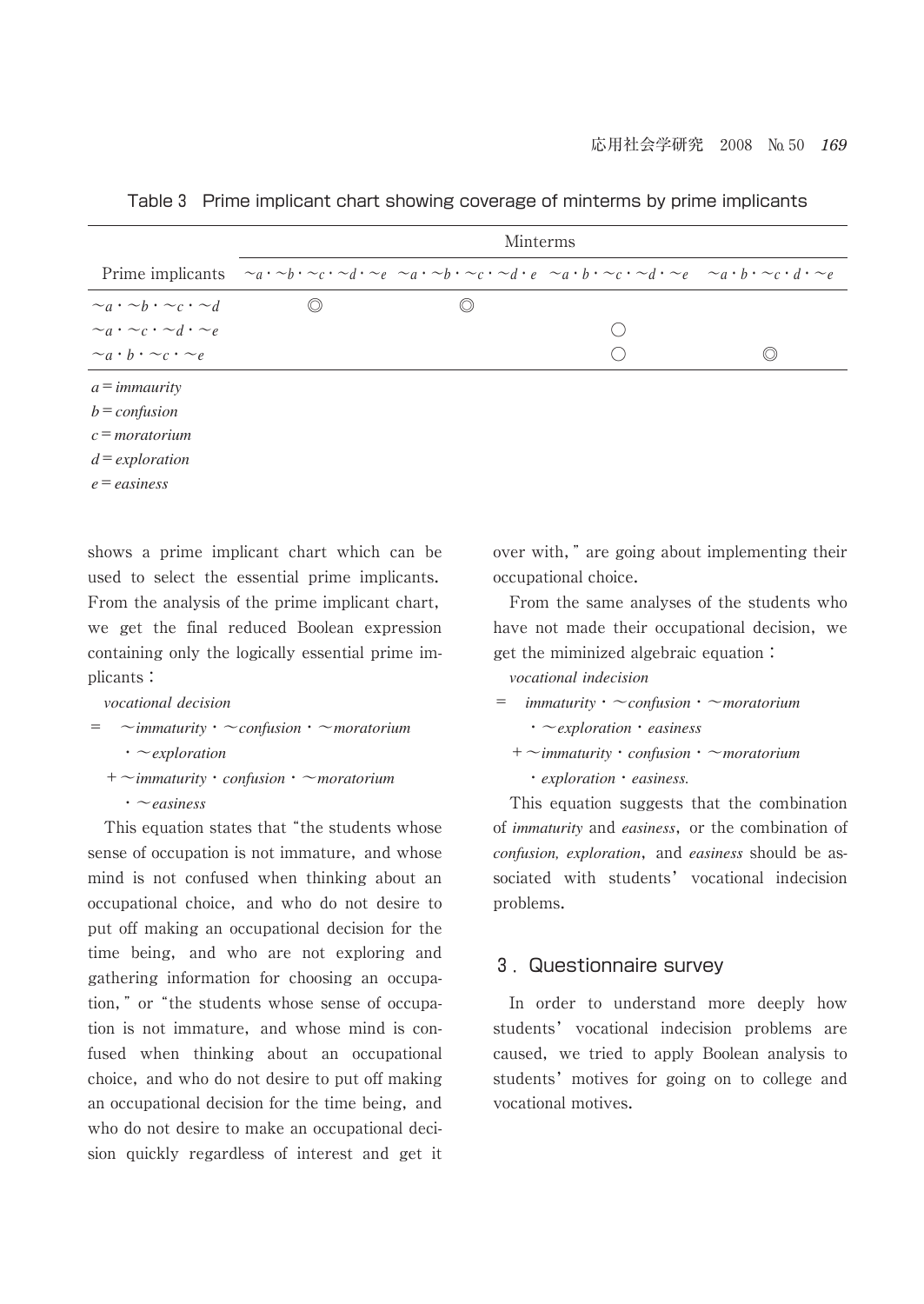| School year | Men | Females | Total |
|-------------|-----|---------|-------|
| Freshmen    | 170 | 36      | 206   |
| Sophomore   | 69  | 14      | 83    |
| Junior      | 58  | 70      | 128   |
| Senior      | 7   | 5       | 12    |
| Total       | 304 | 125     | 429   |

Table 4 Participants

## 3.1.Method

#### 3.1.1.Participants

 A total of 304 men and 125 females from four different universities participated in the questionnaire survey. The details of sample sizes by education are summarized in Table 4.

#### 3.1.2.Questionnaire

 The participants were asked to rate the 11 vocational motives on a 5-point scale anchored by 1, absolutely not important, and 5, very important, with 3 being neutral. The vocational motives were as follows :

- 1. short working hours per day
- 2.worth doing
- 3.many paid vacation
- 4. highly appreciated
- 5.very well paid
- 6.feels less stress and fatigue
- 7. leads a well-regulated life
- 8. can demonstrate one's full ability
- 9. secures a sure means of living
- 10. not far from the place where now living
- 11. less possibility of transfer to another locality.

 These motives were based on Yamashita (1996a, 1996b), and Yamashita, Youn, and Matsumoto (1999).

 The participants were also asked to rate 26 motives for going to college on the same 5-point scale. The 26 motives, which are shown in Table 7, were based on Yamashita (1997) and Yamashita, Furusawa, and Yamashita (1993).

 Furthermore, the participants rated the following questions on a 5-point scale anchored by 1, do not think so at all, 5, think so absolutely, with 3 being neutral.

- 1.I have decided my future profession.
- 2.I have decided what kinds of companies I would apply to.

 We regarded the participants whose average rated value of the two questions was less than 3, as vocational undecided students.

#### 3.2. Results and discussion

#### 3.2.1.Vocational motives

(1) Factor analysis

 A factor analysis was done for the 11 items. Four factors with eigenvalues over 1.0 were identified. A varimax rotation was performed for the four factors. The results are shown in Table 5.

The first factor included three items of "3. many paid vacation," "1. short working hours per day," and "6. feels less stress and fatigue, " so we named it "less workload. " Since the second factor included three items of "5. very well paid, " "9. secures a sure means of living, " and "4. highly appreciated, " we named it "prestige and income." The third factor was highly weighted with three items of "10. not far from the place where now living,  $"$  "11. less possibility of transfer to another locality," and "7. leads a well-regulated life," so we named it "well-regulated life." The fourth factor consisted of only two items "2. worth doing," and "8. can demonstrate one's full ability," we named it "demonstration of one's full ability."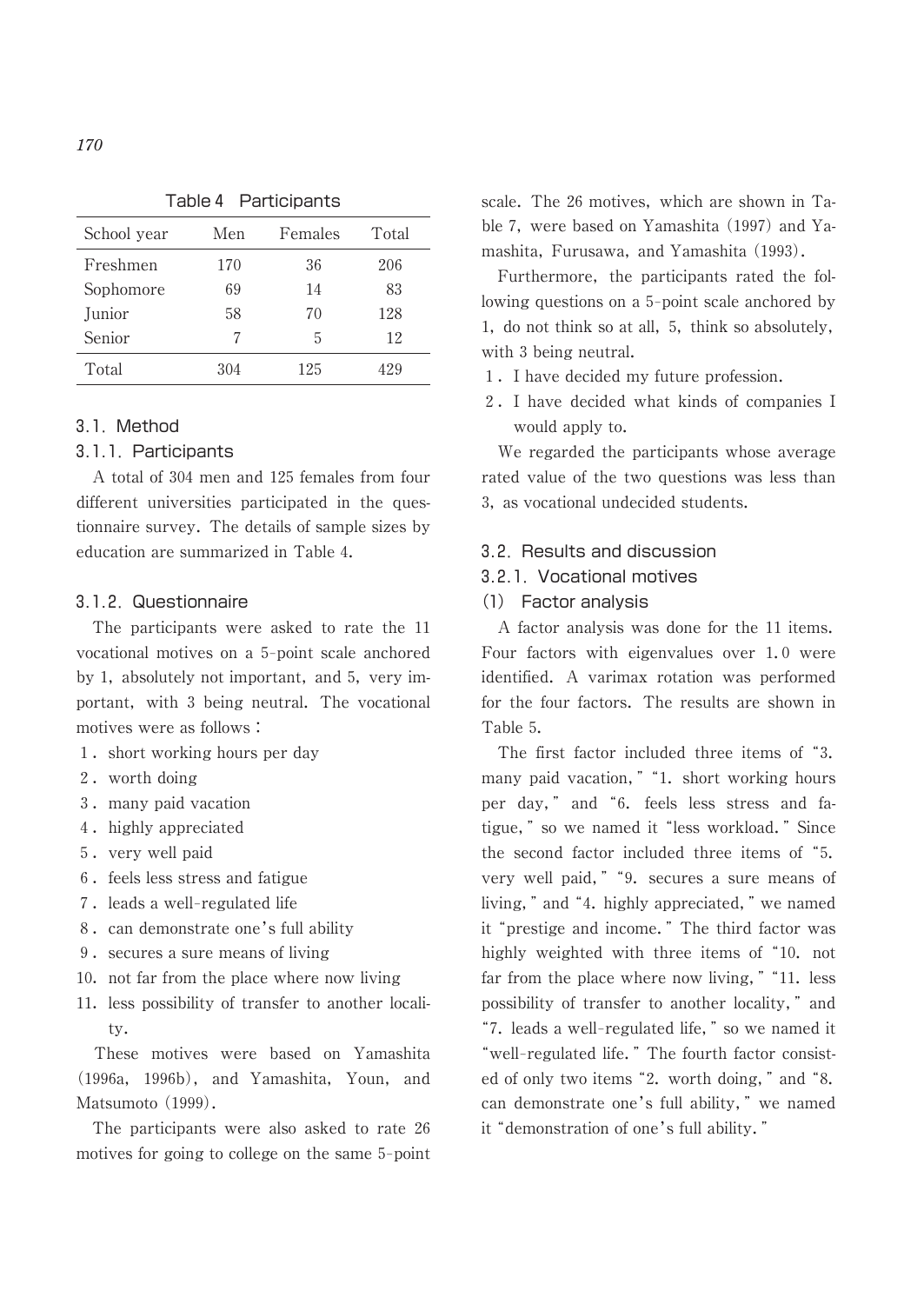| Item                                                 | Factor 1:<br>Less<br>workload | Factor 2:<br>Prestige<br>and<br>income | Factor 3:<br>Well-regulated Demonstration<br>life | Factor 4:<br>of one's full<br>ability |
|------------------------------------------------------|-------------------------------|----------------------------------------|---------------------------------------------------|---------------------------------------|
| 3. many paid vacation                                | 0.82                          | 0.13                                   | 0.14                                              | $-0.04$                               |
| 1. short working hours per day                       | 0.75                          | 0.03                                   | 0.21                                              | $-0.20$                               |
| 6. feels less stress and fatigue                     | 0.73                          | 0.16                                   | 0.21                                              | 0.09                                  |
| 5. very well paid                                    | 0.10                          | 0.78                                   | 0.01                                              | 0.02                                  |
| 9. secures a sure means of living                    | 0.25                          | 0.74                                   | 0.17                                              | $-0.01$                               |
| highly appreciated<br>4.                             | $-0.02$                       | 0.73                                   | 0.11                                              | 0.21                                  |
| 10. not far from the place where now living          | 0.15                          | 0.02                                   | 0.87                                              | $-0.09$                               |
| 11. less possibility of transfer to another locality | 0.18                          | 0.14                                   | 0.86                                              | $-0.07$                               |
| 7. leads a well-regulated life                       | 0.33                          | 0.40                                   | 0.43                                              | 0.11                                  |
| 2. worth doing                                       | $-0.05$                       | $-0.01$                                | $-0.12$                                           | 0.83                                  |
| 8. can demonstrate one's full ability                | $-0.05$                       | 0.16                                   | $-0.04$                                           | 0.80                                  |
| Eigenvalue                                           | 2.00                          | 1.93                                   | 1.84                                              | 1.45                                  |
| Contribution ratio $(\% )$                           | 18.15                         | 17.54                                  | 16.72                                             | 13.20                                 |
| Cumulative contribution ratio $(\% )$                | 18.15                         | 35.69                                  | 52.40                                             | 65.60                                 |

Table 5 Factor loadings for vocational motives

#### (2) Boolean analysis

 Table 6 shows the truth table which was constructed from the four logical variables which were extracted from the factor analysis. We assumed that the truth value was 1 when the average rated value for each student across the items included in each factor was larger than 3 and that the truth value was 0 when the average rated value was less than or equal to 3. We also assumed that the output variable was 1 when the ratio of the instances was larger than or equal to 75% of the cases.

By applying Quine-McCluskey minimization technique to the truth table, we get the following minimized algebraic equation :

*vocational indecision*

= *prestige and income*・*well-regulated life* ・~*demonstration of one's full ability*

- +*less workload*・~*prestige and income*
	- ・~*well-regulated life*
	- ・*demonstration of one's full ability*
- +~*less workload*・~*prestige and income*
	- ・*well-regulated life*
	- ・*demonstration of one's full ability*.

 For example, if one wants to get high *prestige and income*, he/she will have to work hard at the cost of *welll-regulated life*. However, the above equation suggests that the students who have difficulty in vocational decision making tend to attain contradictory goals such as *prestige and income* and *well-regulated life, less workload* and *demonstration of one's full ability,* and *well-regulated life* and *demonstration of one's full ability*.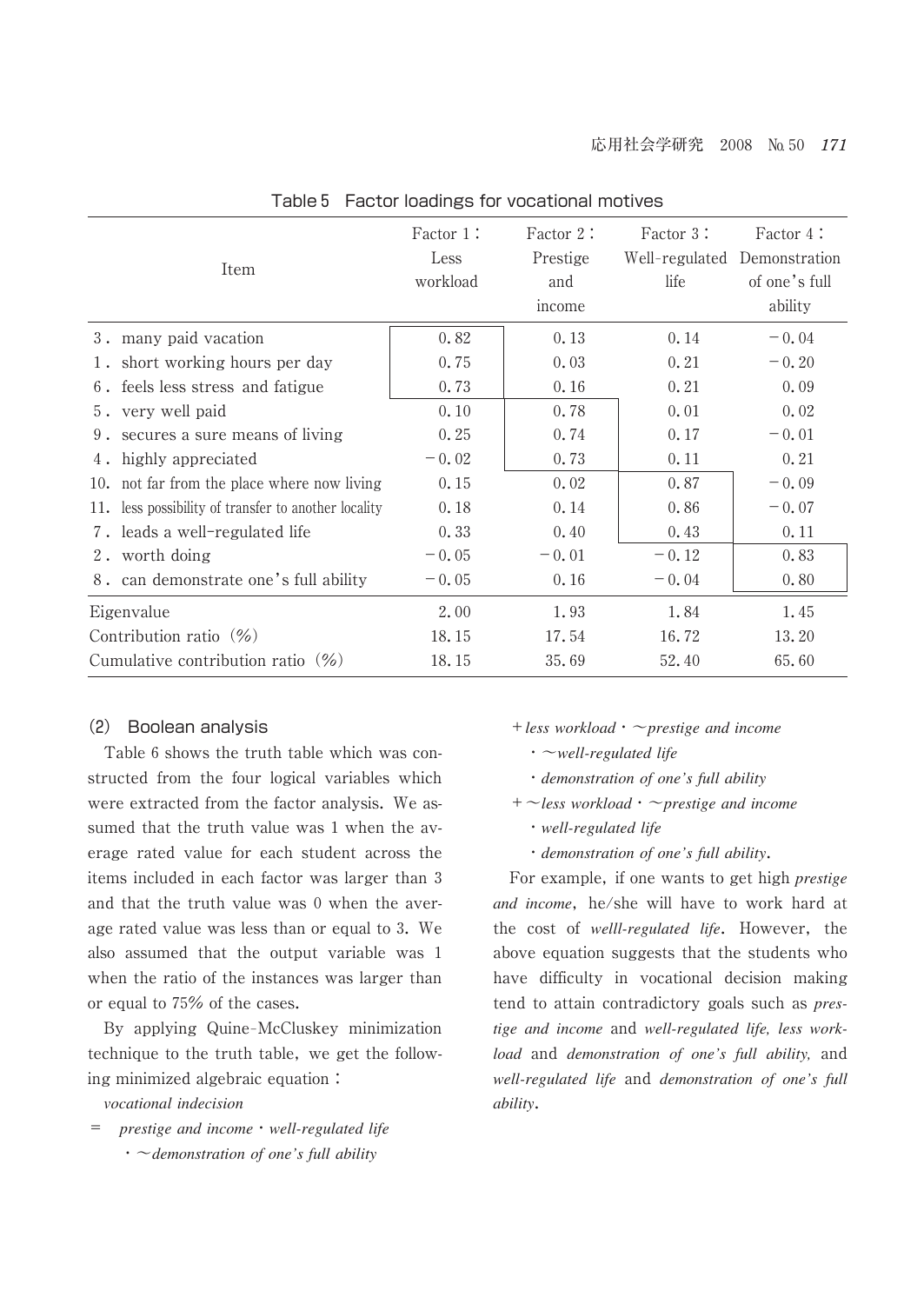|                  |                        | Causal variables       | Outcomes                                  |                          |                |                       |
|------------------|------------------------|------------------------|-------------------------------------------|--------------------------|----------------|-----------------------|
| less workload    | prestige and<br>income | well-regulated<br>life | demonstration<br>of one's full<br>ability | vocational<br>indecision | Cases          | Instances<br>(ratios) |
| 1                |                        | 1                      |                                           | $\theta$                 | 173            | 106(0.61)             |
|                  |                        |                        |                                           |                          | 82             | 42(0, 51)             |
|                  |                        |                        |                                           |                          | 72             | 46(0.64)              |
| $\left( \right)$ |                        |                        |                                           | $\Omega$                 | 49             | 25(0.51)              |
| 0                |                        | $\Omega$               |                                           | ∩                        | 17             | 9(0.53)               |
|                  |                        | $\Omega$               |                                           |                          | 9              | 8(0.89)               |
|                  |                        |                        | 0                                         |                          | 8              | 7(0.88)               |
|                  |                        |                        |                                           | $\Omega$                 |                | 3(0.43)               |
| $\left( \right)$ |                        |                        |                                           |                          | 4              | 3(0.75)               |
|                  |                        |                        |                                           | $\Omega$                 | 3              | 2(0.67)               |
| $\mathcal{O}$    |                        |                        |                                           | $\Omega$                 | $\overline{2}$ | 0(0.00)               |
|                  |                        |                        |                                           | $\left($                 | $\overline{2}$ | 1(0, 5)               |
|                  |                        |                        |                                           |                          |                | 1(1.00)               |

Table 6 Truth table for vocational motives

## 3.2.2.Motives for going to college

## (1) Factor analysis

 A factor analysis was done for the 26 items. Six factors with eigenvalues over 1.0 were identified. A varimax rotation was performed for the six factors, the results of which are shown in Table 7. The items with an absolute factor loading greater than 0.48 are combined and framed.

 In consideration of items for each factors, we named six factors "motive to enjoy life," "motive to study and to acquire expert knowledge, techniques, and qualifications," "moratorium motive," "motive to use academic background for future career, " "recommendation by parents or teachers, and consideration to family," and "motive to be free and independent," respectively.

#### (2) Boolean analysis

 We regard the obtained six factors as six logical variables, *enjoy life, study, moratorium, for future career, for family and teachers, free and independent*, and we get the following minimized algebraic equation :

*vocational indecision*

- = ~*for family and teachers*
	- ・~*free and independent*

+~*moratorium* ・ ~*free and independent*

+~*study* ・ ~*for future career*

・~*free and independent*

+*enjoy life* ・ *study* ・ *for future career*

+*enjoy life* ・ *for future career*

・*for family and teachers*

+*enjoy life* ・ *moratorium*

・~*for future career*

・~*for family and teachers*

+*enjoy life* ・ *study* ・ *moratorium*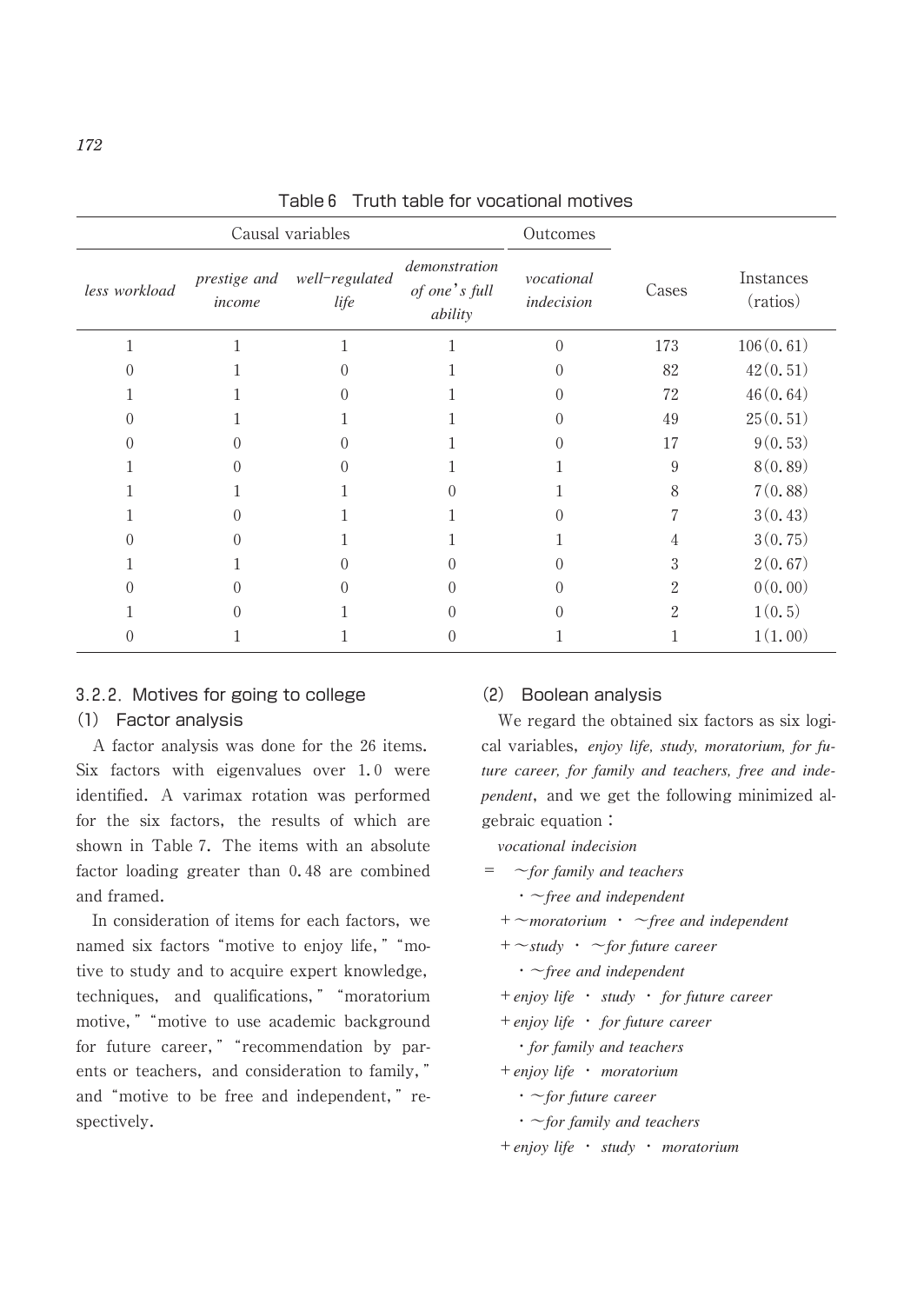|                                   |                                                            | Factor 1:  | Factor 2:    | Factor 3:                      | Factor 4:            | Factor 5:   | Factor 6:   |
|-----------------------------------|------------------------------------------------------------|------------|--------------|--------------------------------|----------------------|-------------|-------------|
|                                   |                                                            | Motive to  |              | Motive to Moratorium Motive to |                      | Recommen-   | Motive to   |
|                                   |                                                            | enjoy life | study and    | motive                         | use aca-             | dation by   | be free and |
|                                   |                                                            |            | to acquire   |                                | demic                | parents or  | indepen-    |
|                                   | Item                                                       |            | expert       |                                | background teachers, |             | dent        |
|                                   |                                                            |            | knowledge,   |                                | for future           | and consid- |             |
|                                   |                                                            |            | techniques,  |                                | career               | eration to  |             |
|                                   |                                                            |            | and qualifi- |                                |                      | family      |             |
|                                   |                                                            |            | cations      |                                |                      |             |             |
|                                   | 16. Wants to enjoy life                                    | 0.77       | 0.09         | 0.13                           | 0.14                 | $-0.09$     | 0.13        |
| 13.                               | Yearns for college life                                    | 0.76       | 0.17         | 0.13                           | 0.09                 | 0.19        | 0.00        |
| 14.                               | Wants free time                                            | 0.74       | 0.02         | 0.21                           | 0.04                 | 0.02        | 0.14        |
| 12.                               | Wants to be able to associate with many people             | 0.71       | $0.\,26$     | 0.00                           | 0.10                 | 0.22        | $-0.02$     |
| 17.                               | Wants to play around                                       | 0.64       | $-0.22$      | 0.40                           | 0.13                 | 0.05        | 0.19        |
| 21.                               | Wants to feel free                                         | 0.62       | $-0.05$      | 0.36                           | $-0.05$              | 0.07        | 0.26        |
| 10.                               | Wants to continue to study                                 | $-0.05$    | 0.77         | $-0.15$                        | $-0.01$              | 0.00        | $-0.10$     |
| 11.                               | Wants to fulfill possibilites                              | 0.29       | 0.69         | $-0.06$                        | 0.03                 | 0.08        | $-0.07$     |
| 18.                               | Wants to acquire expert knowledge and techniques           | $-0.14$    | 0.68         | $-0.05$                        | 0.17                 | $-0.22$     | 0.04        |
| 22.                               | Wants to enhance the level of general culture              | 0.29       | 0.67         | 0.01                           | 0.08                 | $-0.07$     | 0.00        |
| 24.                               | Wants to enhance the characteristics and qualities of self | 0.12       | 0.64         | $-0.06$                        | 0.12                 | 0.00        | 0.31        |
| 25.                               | Wants to obtain qualifications and liscenses               | 0.06       | 0.48         | 0.11                           | 0.21                 | 0.01        | 0.31        |
| $3$ .                             | Does not want to go out into the world                     | 0.14       | $-0.04$      | 0.86                           | 0.01                 | 0.10        | 0.03        |
| 19.                               | Does not want to work yet                                  | 0.28       | 0.02         | 0.81                           | 0.06                 | 0.08        | 0.00        |
| 4.                                | Current fashion                                            | 0.09       | $-0.19$      | 0.63                           | 0.26                 | 0.19        | 0.12        |
|                                   | 20. Friends and acquaintances will go on to colleges       | 0.26       | $-0.19$      | 0.51                           | 0.21                 | 0.36        | $-0.04$     |
|                                   | 5. Is advantageous for future career                       | 0.12       | 0.14         | 0.20                           | 0.77                 | 0.05        | 0.02        |
| $2$ .                             | Wants to get a job in a first-rate company                 | 0.07       | 0.03         | 0.02                           | 0.72                 | 0.22        | 0.12        |
| 26.                               | Need for future career                                     | 0.01       | 0.37         | $-0.06$                        | 0.63                 | $-0.06$     | $-0.08$     |
| 15.                               | Wants to live well in the future                           | 0.18       | $-0.02$      | 0.11                           | 0.63                 | 0.01        | 0.46        |
| 7.                                | Because it is recommended by teachers                      | 0.02       | $-0.05$      | 0.12                           | $-0.06$              | 0.77        | 0.22        |
| 1.                                | Because it is recommended by parents                       | 0.05       | $-0.08$      | 0.18                           | 0.16                 | 0.71        | $-0.04$     |
| 23.                               | To set parents' heart to rest                              | 0.28       | 0.11         | 0.17                           | 0.23                 | 0.53        | 0.10        |
| $6$ .                             | Wants to be respected                                      | 0.34       | $-0.09$      | 0.20                           | 0.43                 | 0.49        | $-0.03$     |
|                                   | 9. Wants to become independent                             | 0.12       | 0.09         | $-0.04$                        | 0.05                 | 0.00        | 0.77        |
|                                   | 8. Wants to make money and to spend it freely              | 0.17       | $-0.06$      | 0.13                           | 0.10                 | 0.21        | 0.74        |
|                                   | Eigenvalue                                                 | 3.71       | 3.06         | 2.65                           | 2.45                 | 2.05        | 1.80        |
| Contribution ratio (%)            |                                                            | 14.26      | 11.77        | 10.18                          | 9.42                 | 7.90        | 6.92        |
| Cumulative contribution ratio (%) |                                                            | 14.26      | 26.03        | 36.21                          | 45.62                | 53.53       | 60.45       |

## Table 7 Factor loadings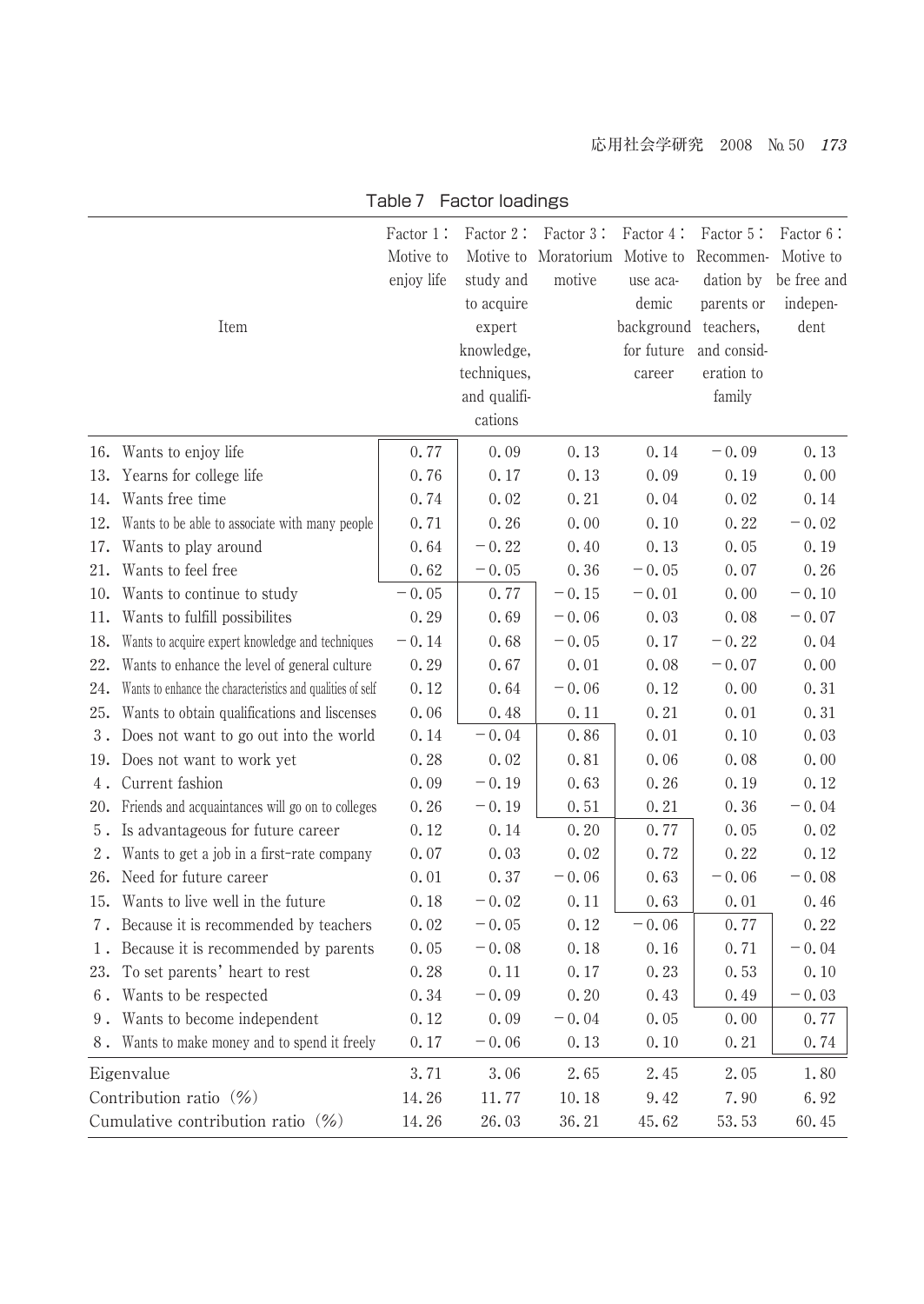## ・*for family and teacher*.

 This equation suggests that when ~*free and independent* is combined with other causal conditions, or when *enjoy life* is combined with other causal conditions, students' vocational indecision problems should be caused

## 4.Conclusion

 Different causal conditions often combine in specific configurations to produce particular qualitative outcome in human behavior. Therefore, in order to identify the relations between the causal variables and the outcome variables, Ragin (1987) formulated Boolean analysis as Qualitative Comparative Analysis in social sciences.

 We tried to apply Boolean analysis to vocational indecision problems in college students. Vocational indecision has been studied and discussed by developing and using various vocational indecision scales. However, the present Boolean analyses revealed that vocational indecision in college students could be also associated with their motives for entering a college and vocational motives. On the basis of the findings, we will develop effective career guidance and counseling for college students who have difficulty in career decision making.

## **Refferences**

- Degenne, A., & Lebeaux, M-O. (1996) Boolean analysis of questionnaire data, *Social Networks*, 18, 231-245.
- Holland, J.L., Gottfredson, D.C., & Power, P. G. (1980) Some diagnostic scales for research in decision making and personality : Identity, Information, and barriers, *Journal of Personality and Social Psychology*, 39

 $(6)$ , 1191-1200.

- Holland, J.L., & Holland, J.E. (1977) Vocational indecision : More evidence and speculation, *Journal of Counseling Psychology*, 24  $(5), 404-414.$
- Japan Institute for Labour Policy and Training (Ed.) (2006) Special Edition : Occupational awareness and career guidance for youths, *Japan Labour Review*, 3(2), 2-90.
- Kanomata, N. (2001) Operation of Boolean analysis, In N.Kanomata, D.Nomiya, & K.Hasegawa (Eds.), *Qualitative comparative analysis* (pp. 19-41), Kyoto: Minerva Shobo.
- Osipow, S.H., Carney, C.G., & Barak, A.  $(1976)$  A scale of educational-vocational undecidedness : A typological approach, *Journal of Vocational Behavior*, 9, 233-243.
- Ragin, C.C. (1987) *The comparative method : Moving beyond qualitative and quantitative strategies*. Berkeley : University of California Press.
- Ragin, C.C. (1995) Using Qualitative Comparative Analysis to study configurations, In U. Kelle (Ed.), *Computer-aided qualitative data analysis* (pp. 177-189), London : SAGE Publications.
- Ragin, C.C. (2000) *Fuzzy-set social science*, Chicago : University of Chicago Press.
- Shimoyama, H. (1986) A study on the vocational indecision of undergraduates, *Japanese Journal of Educational Psychology*, 34  $(1), 20-30.$
- Yamashita, T. (1996a) Analyses of vocational motives and perspective of life events for college students, *Psychologia*, 39(4), 231-238.
- Yamashita, T. (1996b) An analysis of vocational motives and life plans by the fuzzy struc-